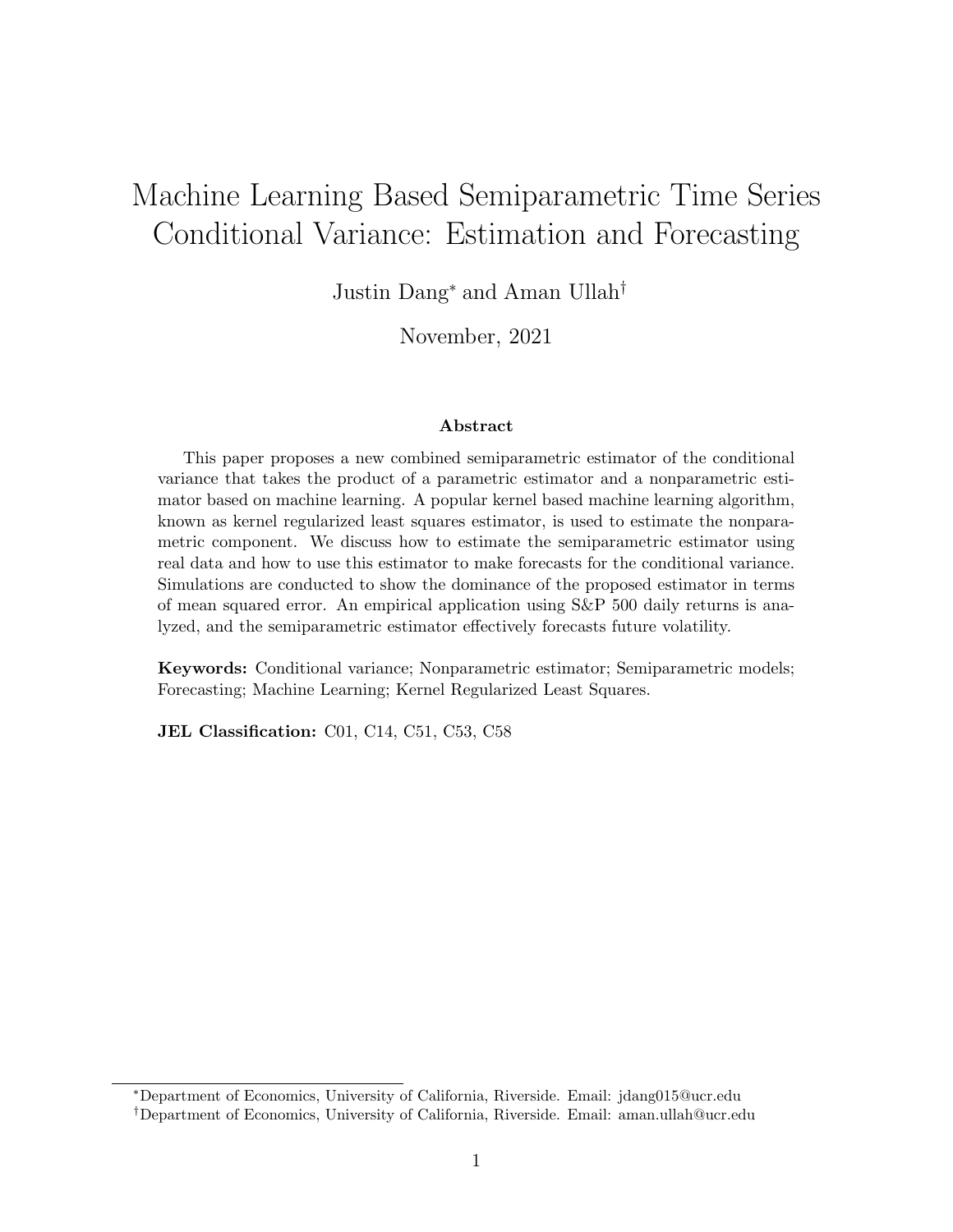### 1 Introduction

It is well known that financial time series data, especially stock returns, are not predictable. On the other hand, volatility (risk) or the conditional variance of the returns are easier to predict since autocorrelations are shown to be significant in various time series data. There are a plethora of models that try and capture the dynamics of the volatility of a series, including both parametric and nonparametric models. In this paper, both a parametric and nonparametric model of the conditional variance is combined in a multiplicative way, resulting in a semiparametric estimator of the conditional variance. The parametric component of the conditional variance is used mainly to capture the overall dynamics whereas the nonparametric part analyzes the residual variance and catches the nonlinearities in the data that the parametric component fails to capture. The generalized autoregressive conditional heteroskedasticity (GARCH) family of models are considered for the parametric estimation. For the nonparametric estimation, a popular machine learning (ML) algorithm is used, known as Kernel Regularized Least Squares (KRLS), which does not rely on linearity or additivity assumptions [Hainmueller and Hazlett](#page-12-0) [\(2014\)](#page-12-0).

The GARCH family of models is a common method to modeling volatility as the conditional variance,  $\sigma_t^2$ , for a stocastic process  $y_t$ . The first among these started with [Engle](#page-12-1) [\(1982\)](#page-12-1) for the ARCH model and [Bollerslev](#page-12-2) [\(1986\)](#page-12-2) for the GARCH model of the conditional variance. Later, many papers following their work paved the way for other GARCH-type models that capture many stylized facts including being able to capture volatility dynamics and incorporating leverage effects [\(Glosten et al.](#page-12-3) [\(1993\)](#page-12-3), [Nelson](#page-13-0) [\(1991\)](#page-13-0), and [Ding et al.](#page-12-4) [\(1993\)](#page-12-4)). All of these models are considered to be parametric and are subject to misspecification. If a GARCH model, or any other parametric model, is correctly specified, then it can be shown that the model can consistently estimate the conditional variance. However, when a parametric model is misspecified, then the volatility estimator is often inconsistent for  $\sigma_t^2$ . In this paper, we will use  $\text{ARCH}(1)$  and  $\text{GARCH}(1, 1)$  models to estimate the parametric conditional variance and use a ML based nonparametric method to enhance the conditional variance estimates.

Nonparametric and semiparametric estimation of the conditional variance have also proven to capture dynamics in the volatility well. To estimate the conditional variance, [Ziegelmann](#page-13-1) [\(2002\)](#page-13-1) models the squared residuals, from the conditional mean equation, nonparametrically via the local exponential estimator. However, this procedure may not be applicable for the GARCH-type conditional variation. In this paper, however, the conditional variance function is considered to be semiparametric as the product of a parametric part and nonparametric part similar to [Mishra et al.](#page-13-2) [\(2010\)](#page-13-2). This framework stems from the seminal work by [Glad](#page-12-5) [\(1998\)](#page-12-5) where a multiplicative semiparametric model of the conditional mean function is formulated. In this paper, the framework is based on [Glad](#page-12-5) [\(1998\)](#page-12-5) and [Mishra et al.](#page-13-2) [\(2010\)](#page-13-2) for the conditional variance by multiplying the parametric component by the nonparametric component. However, instead of using local exponential (or polynomial) smoothing for estimating the nonparametric component as they do, we will use another nonparametric technique known as KRLS based ML.

KRLS is a common ML technique in the nonparametric ML literature. The method uses kernels to find the best fit surface in a flexible hypothesis space by minimizing a penalized least squares problem, see [Hainmueller and Hazlett](#page-12-0) [\(2014\)](#page-12-0). [De Brebanter et al.](#page-12-6) [\(2011\)](#page-12-6) refers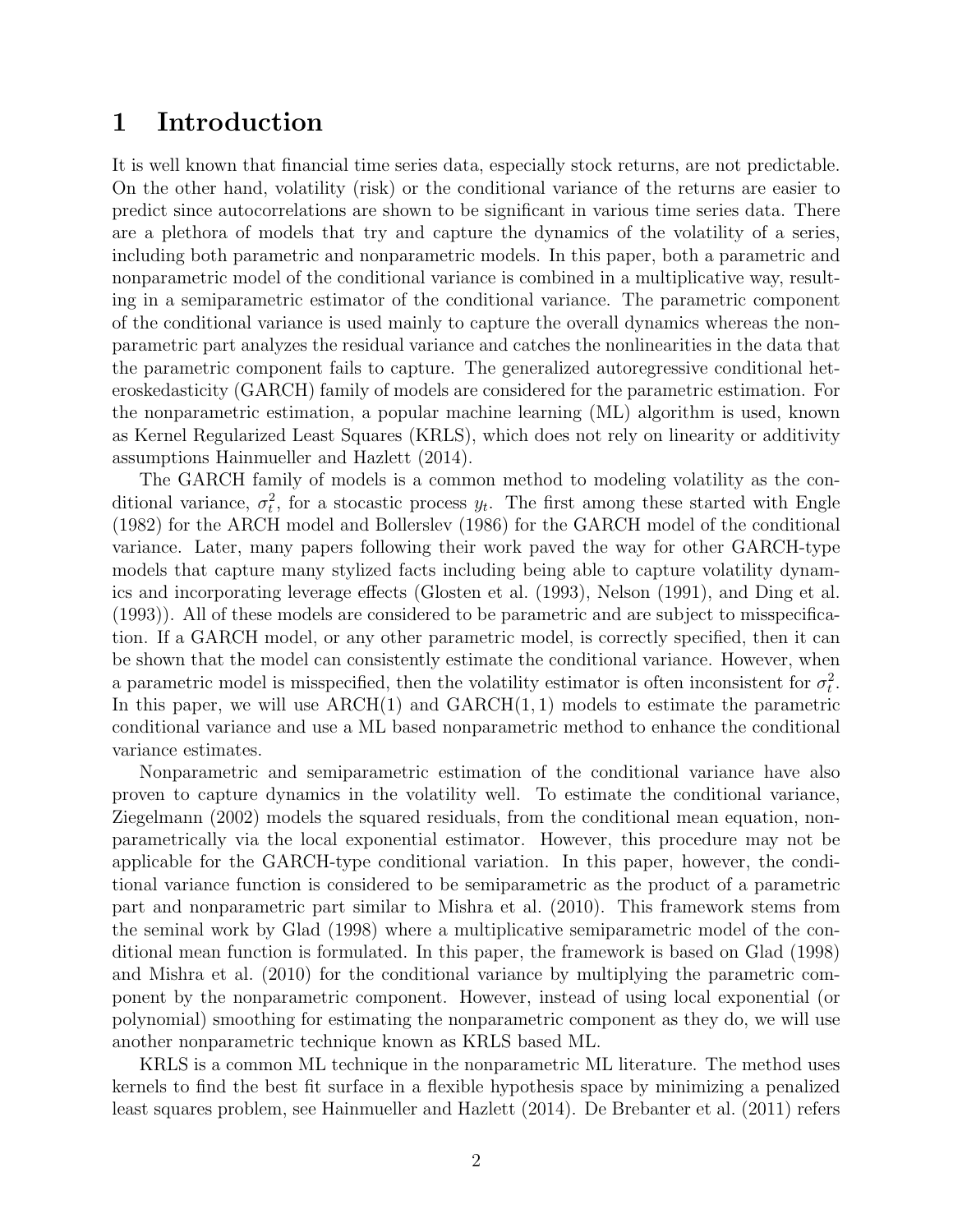to the same method as Least Squares Support Vector Machines (LSSVM) and proposes bias corrected confidence intervals for the estimator. However, these papers study the conditional mean function, and not the conditonal variance function. This paper differs by estimating the conditional variance function with the help of ML. That is, standardized squared residuals, obtained from the conditional mean equation, are used in a ML regression to estimate the nonparametric component of the conditional variance. With the help of ML, the nonparametric component can hopefully capture the nonlinearites in the true volatility function, where the parametric component failed to do so.

Overall, this paper proposes a semiparametric estimator based on the ML technique KRLS. The proposed estimator is capable of handling in and out of sample data, where forecasting the future conditional variance based on a conditioning set is achieved. We show in simulation that the semiparametric estimator beats the parametric counterpart in terms of mean squared error. An empirical example with real data from S&P 500 daily returs is also given to illustrate the advantage of using the semiparametric ML estimator of the conditional variance, where news impact curves and out of sample forecasts are evaluated. In the empirical example, the semiparametric estimator is shown to be superior to the parametric estimators when evaluating out of sample forecasts.

The structure of this paper is as follows: [section 2](#page-2-0) discusses the model framework of the conditional variance, [section 3](#page-3-0) proposes the semiparametric estimator using ML to estimate the nonparametric component, [section 4](#page-5-0) shows how forecasts are made via the semiparametric estimator, [section 5](#page-6-0) runs through a simulation example, [section 6](#page-7-0) illustrates an empirical example using S&P 500 daily returns, and [section 7](#page-12-7) concludes the paper.

### <span id="page-2-0"></span>2 The Model

Consider the following model:

$$
y_t = \alpha_t + \varepsilon_t,\tag{1}
$$

$$
\alpha_t = g(U_t, \beta) \tag{2}
$$

where  $\varepsilon_t$  satisfies  $\mathbb{E}[\varepsilon_t|\mathcal{F}_{t-1}] = 0$  and  $\mathbb{E}[\varepsilon_t^2|\mathcal{F}_{t-1}] = \sigma_t^2$  and  $U_t \in \mathcal{F}_{t-1}$  represent a vector of regressors, and  $\beta$  represent the vector of parametric parameters for the mean regression. The function  $g(\cdot)$  can be any parametric function of the data  $U_t$  and parameter vector  $\beta$ , such as an ARMA function or a constant function for the conditional mean function. Note that since  $U_t \in \mathcal{F}_{t-1}$ ,  $\text{Var}[y_t | \mathcal{F}_{t-1}] = \text{Var}[y_t - \alpha_t | \mathcal{F}_{t-1}] = \text{Var}[\varepsilon_t | \mathcal{F}_{t-1}] = \sigma_t^2$ .

Similar to [Glad](#page-12-5) [\(1998\)](#page-12-5) and [Mishra et al.](#page-13-2) [\(2010\)](#page-13-2), we can redefine the conditional variance,  $\sigma_t^2 = \mathbb{E}[\varepsilon_t^2 | \mathcal{F}_{t-1}]$  as

$$
\mathbb{E}[\varepsilon_t^2 | \mathcal{F}_{t-1}] = \sigma_{p,t}^2 \mathbb{E}\left[\left(\frac{\varepsilon_t}{\sigma_{p,t}}\right)^2 \bigg| \mathcal{F}_{t-1}\right],\tag{3}
$$

where  $\sigma_{p,t}^2 \in \mathcal{F}_{t-1}$  is found by a parametric specification of the conditional variance. Let  $\sigma_{np,t}^2 = \mathbb{E}[(\varepsilon_t/\sigma_{p,t})^2|\mathcal{F}_{t-1}] \in \mathcal{F}_{t-1}$  denote the nonparametric specification of the conditional variance. We can think of  $(\varepsilon_t/\sigma_{p,t})^2$  as a new dependent variable in the nonparametric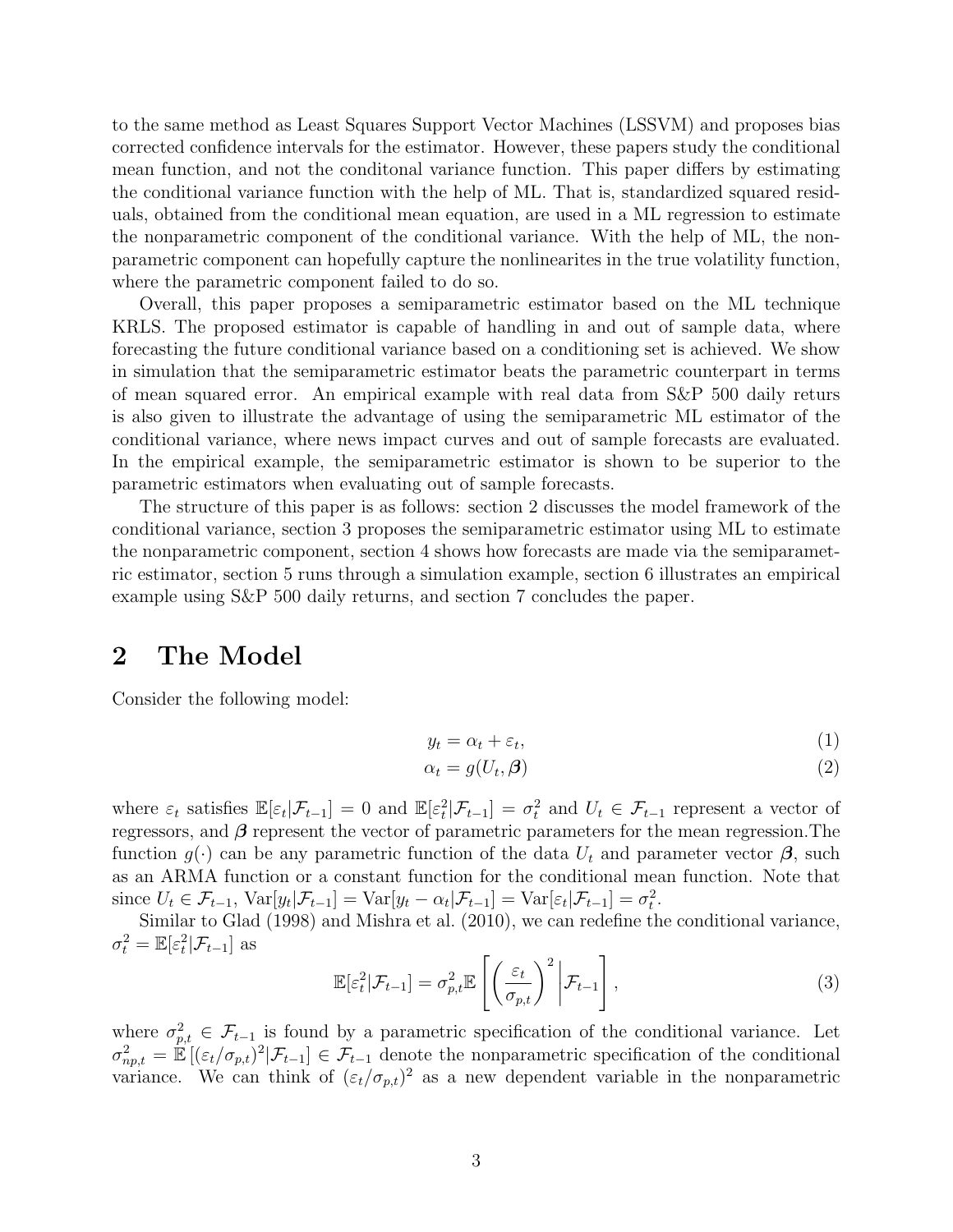estimation stage. Then, the final semiparametric estimator of the conditional variance is

<span id="page-3-2"></span>
$$
\sigma_t^2 = \sigma_{p,t}^2 \sigma_{np,t}^2. \tag{4}
$$

The idea is that if the parametric form of the conditional variance fails to capture some feature of the true conditional variance, the nonparametric form of the conditional variance will have a multiplicative correction factor that will hopefully be easier to estimate. If the parametric conditional variance underestimates the true conditional variance, in which the parametric model will be subject to misspecification, the nonparametric component,  $\sigma_{np,t}^2$ , will be greater than one and vice versa. In the extreme case, where the parametric form of the conditional variance is correctly specified, the nonparametric component,  $\sigma_{np,t}^2$ , will hopefully be constant over time.

### <span id="page-3-0"></span>3 The Semiparametric ML Estimator

Since,  $\varepsilon_t$  is unobservable, the first step is to obtain the residuals of the estimated regression equation.

<span id="page-3-1"></span>
$$
\hat{\varepsilon}_t = y_t - \hat{\alpha}_t, \quad t = 1, \dots, T
$$
\n<sup>(5)</sup>

where  $\hat{\alpha}_t = \hat{g}(U_t, \beta)$  is the estimated regression function, e.g. ARMA process and T is the total number of observations in the sample. We will then use the residuals in Eq. (5) to total number of observations in the sample. We will then use the residuals in Eq. [\(5\)](#page-3-1) to estimate both the parametric and nonparametric components of the conditional variance.

### 3.1 Estimating the Parametric Component

Let  $\sigma_{p,t}^2 = \sigma_p^2(X_{1,t})$  denote the paramatric conditional variance, which depends on regressors  $X_{1,t} \in \mathbb{R}^{d_1}$ . We can estimate the parametric conditional variance,  $\sigma_p^2(X_{1,t})$ , by using the squared residuals obtained from Eq.  $(5)$ , with any parametric form, such as an ARCH $(1)$ model, where  $\sigma_p^2(X_{1,t}) = \omega + \alpha_1 \varepsilon_{t-1}^2$  and  $X_{1,t} = \varepsilon_{t-1}$ . Any GARCH type model may also be used, which is often estimated by the quasi maximum likelihood approach. Note that the parametric form may be misspecified. The idea is that even if the parametric form is misspecified, the nonparametric component will hopefully pick up the parts of the conditional variance that the parametric part failed to estimate correctly. Once the parametric conditional variance is estimated, predictions can be made by  $\hat{\sigma}_p^2(x_1)$  for some test observation  $x_1$ .

#### 3.2 Estimating the Nonparametric Component via ML

To get the new dependent variable to be used in the nonparametric estimation of the conditional variance, we can estimate the standardized residuals as  $z_t = \hat{\epsilon}_t/\hat{\sigma}_p(X_{1,t}), t = 1, \ldots, T$ , using the estimated residuals and the estimated parametric conditional variance evaluated at each data point in the sample. Let  $z_t^2 = z^2(X_{2,t})$  depend on regressors  $X_{2,t} \in \mathbb{R}^{d_2}$ . Note that the regressors,  $X_{j,t} \in \mathcal{F}_{t-1}$  for  $j = 1, 2$ , are considered past information. Then we can regress  $z_t^2$  on  $X_{2,t}$  to get the nonparametric component of the conditional variance.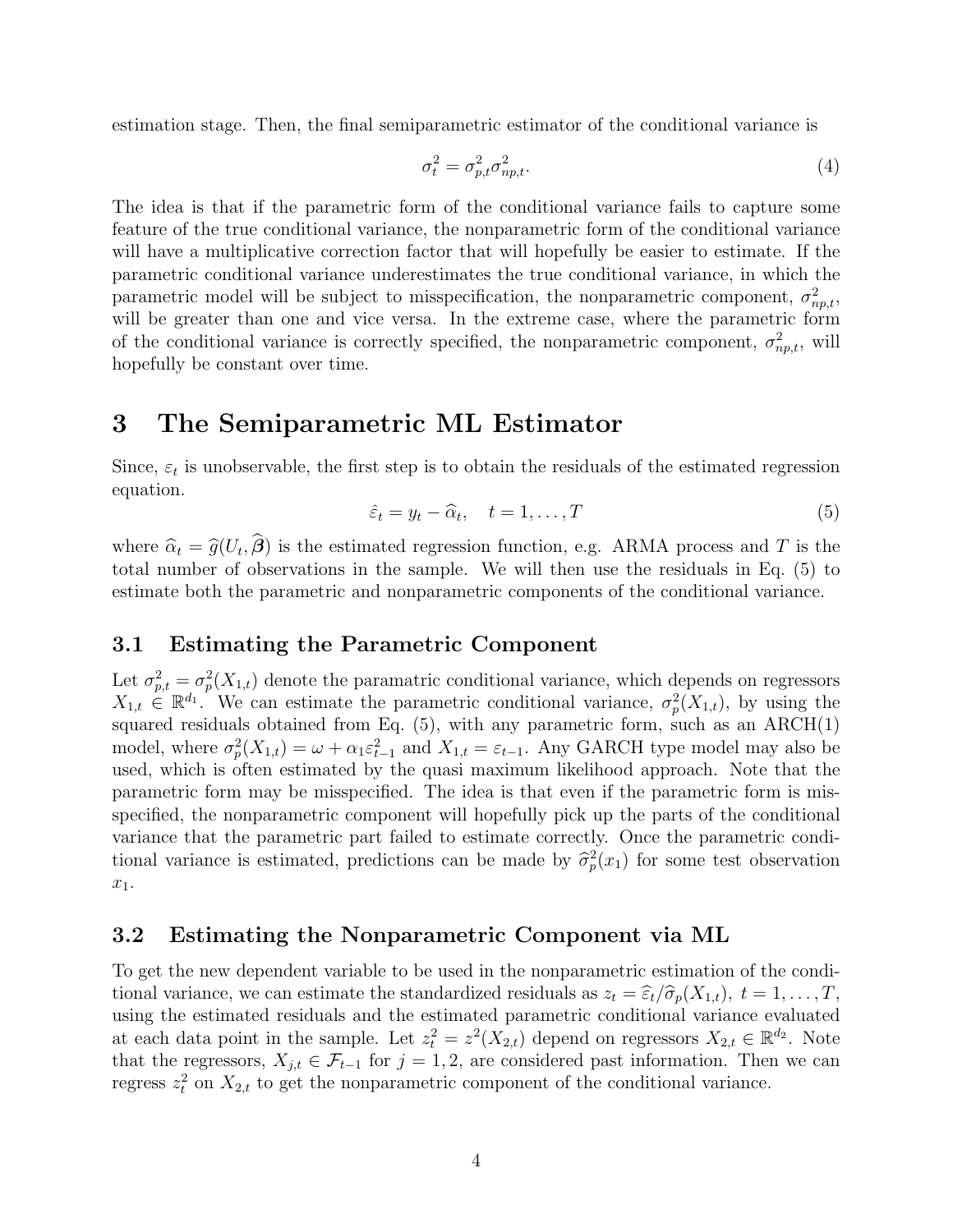For KRLS based ML, the function  $\sigma_{np}^2(\cdot)$  can be approximated by some function in the space of functions constituted by

$$
\sigma_{np}^2(x_2) = \sum_{i=1}^T c_t K_{\gamma}(X_{2,i}, x_2), \qquad (6)
$$

where  $X_{2,i}$ ,  $i = 1, \ldots, T$  is the vector of regressors considered for the nonparametric estimation for some test observation  $x_2$  and where  $c_i$ ,  $i = 1, \ldots, T$  are the parameters of interest, which can be thought of as the weights of the kernel functions  $K_{\gamma}(\cdot)$ . The subscript of the kernel function,  $K_{\gamma}(\cdot)$ , indicates that the kernel depends on the bandwidth parameter,  $\gamma$ . We will use the Radial Basis Function (RBF) kernel,

$$
K_{\gamma}(X_i, x_2) = e^{-\frac{1}{\gamma^2}||X_i - x_2||^2}.
$$
\n(7)

Notice that the RBF kernel is very similar to the Gaussian kernel, in that it does not have the normalizing term out in front and that  $\gamma$  is proportional to the bandwidth h in the Gaussian kernel often used in nonparametric local polynomial regression. This functional form is justified by a regularized least squares problem with a feature mapping function that maps  $x$  into a higher dimension, see [Hainmueller and Hazlett](#page-12-0)  $(2014)$ , where this derivation of KRLS is also known as Kernel Ridge Regression (KRR). Overall, KRLS uses a quadratic loss with a weighted  $L_2$ -regularization. Then, in matrix notation, the minimization problem is

$$
\underset{\mathbf{c}}{\arg\min} (\mathbf{z} - \mathbf{K}_{\gamma} \mathbf{c})^{\top} (\mathbf{z} - \mathbf{K}_{\gamma} \mathbf{c}) + \lambda \mathbf{c}^{\top} \mathbf{K}_{\gamma} \mathbf{c},
$$
\n(8)

where  $\mathbf{z} = (\widehat{\varepsilon}_1/\widehat{\sigma}_p(X_{1,1}), \ldots, \widehat{\varepsilon}_T/\widehat{\sigma}_p(X_{1,T}))^{\top}$  is the vector of the standardized residuals to be used as the responses in this recreasion and  $\mathbf{K}$  is the kernal matrix, with  $K =$ to be used as the responses in this regression and  $\mathbf{K}_{\gamma}$  is the kernel matrix, with  $K_{\gamma,i,j} =$  $K_{\gamma}(X_i, X_j)$  for  $i, j = 1, \ldots, T$  and **c** is the vector of coefficients that is optimized over. The solution to this minimization problem is

$$
\hat{\mathbf{c}} = (\mathbf{K}_{\gamma} + \lambda \mathbf{I})^{-1} \mathbf{z}.
$$
 (9)

The kernel function and its parameters are user specified but can be found via cross validation along with the regularization parameter  $\lambda$ . In simulation and in the empirical application, leave one out cross validation is used to find the hyperparameters,  $\gamma$  and  $\lambda$ . Finally, predictions for the nonparametric ML conditional variance estimator can be made by

<span id="page-4-0"></span>
$$
\widehat{\sigma}_{np}^2(x_2) = \sum_{i=1}^T \widehat{c}_i K_{\gamma}(X_i, x_2),\tag{10}
$$

for some test observation  $x_2$ .

#### 3.3 The Semiparametric ML Estimator

Now that we have both the estimated parametric,  $\hat{\sigma}_p^2(x_1)$ , and nonparametric,  $\hat{\sigma}_{np}^2(x_2)$ , com-<br>poperts of the conditional variance, we can estimate the final semiparametric conditional ponents of the conditional variance, we can estimate the final semiparametric conditional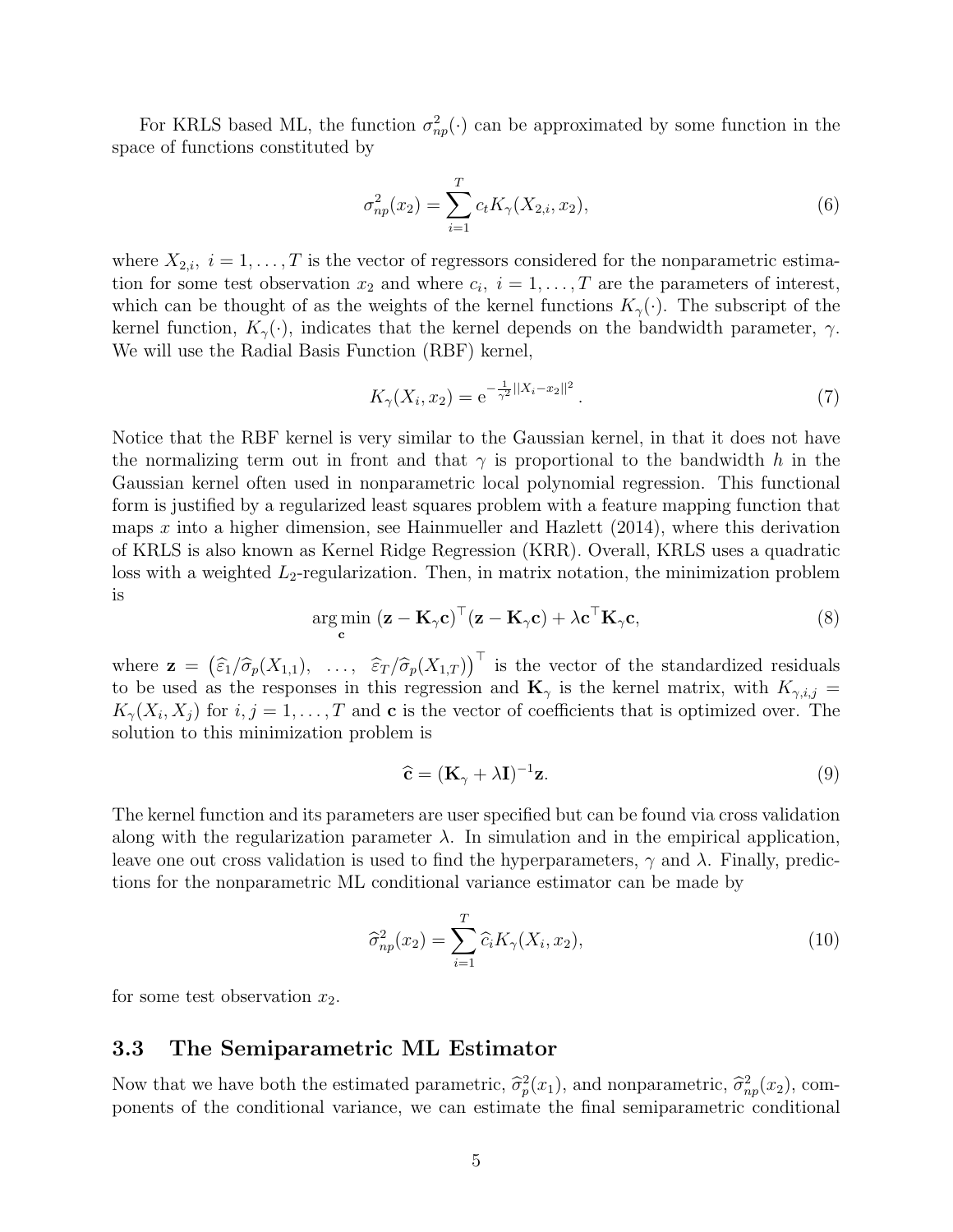variance in a multiplicative way and predictions can be made by

<span id="page-5-1"></span>
$$
\widehat{\sigma}_{sp}^2(x) = \widehat{\sigma}_p^2(x_1)\widehat{\sigma}_{np}^2(x_2),\tag{11}
$$

for some test observation point  $x = (x_1^\top, x_2^\top)^\top$ .

Notice that both  $X_1$  and  $X_2$  can be unobservable. To illustrate, we will discuss the GARCH(1,1) model of the conditional variance,  $\sigma_t^2(X_{1,t}) = \omega + \alpha \varepsilon_{t-1} + \beta_1 \sigma_{t-1}^2$ . Here,  $X_{1,t} = (\varepsilon_{t-1}, \sigma_{t-1}^2)^\top$ . The estimate for  $\sigma_{p,t}^2$  can be obtained by any parametric model based on quasi maximum likelihood estimation (QMLE), which is standard for ARCH and GARCH models. Now, suppose that we estimate the nonparametric component in a similar fashion but instead of imposing a parametric form of the conditional variance, we will use ML. That is, we estimate  $\sigma^2(X_{2,t})$  nonparametrically via ML, where  $X_{2,t} = (\varepsilon_{t-1}, \sigma_{t-1}^2)^\top$ . In this case, we estimate the lagged residuals by Eq. [\(5\)](#page-3-1) and we will use the parametric conditional variance estimates for  $\sigma_{t-1}^2$ . Therefore, we use  $\widehat{X}_{2,t} = (\widehat{\varepsilon}_{t-1}, \widehat{\sigma}_{p,t-1}^2)^\top$  as regressors for the popper protice estimation. Then Eq. (11) can be used to obtain the final conditional variance nonparametric estimation. Then, Eq. [\(11\)](#page-5-1) can be used to obtain the final conditional variance estimate. This estimator will be denoted as SPMLGARCH estimator for using a GARCH model for the parametric component and ML for the nonparametric component. Without loss of generality, the procedure can be extended to higher order lags.

### <span id="page-5-0"></span>4 Forecasting

To forecast the conditional variance, we can use Eq. [\(10\)](#page-4-0) and Eq. [\(11\).](#page-5-1) Let  $h \in \mathbb{Z}^+$  denote the number of periods ahead we wish to forecast, e.g.  $h = 1$  for a one step ahead forecast. First, we use the training sample to fit a parametric model of the conditional variance,  $\hat{\sigma}_p^2$ , and forecast h periods ahead using standard techniques,  $\hat{\sigma}_p^2(x_{1,T+h})$ . Then, we use the standardized regiduals to fit a nonparametric model of the conditional variance via MI standardized residuals to fit a nonparametric model of the conditional variance via ML,  $\hat{\sigma}_{np}^2$ , and forecast h periods ahead using Eq. [\(10\),](#page-4-0)  $\hat{\sigma}_{np}^2(x_{2,T+h})$ . Finally combining the two<br>components gives the h period ahead forecast for the semiparametric conditional variance components gives the h period ahead forecast for the semiparametric conditional variance,

<span id="page-5-2"></span>
$$
\widehat{\sigma}_{sp}^2(x_{T+h}) = \widehat{\sigma}_p^2(x_{1,T+h})\widehat{\sigma}_{np}^2(x_{2,T+h}),\tag{12}
$$

where  $x_{T+h} = (x_{1,T+h}^\top, x_{2,T+h}^\top)^\top$ .

In the case of the GARCH(1, 1) model, parametric forecasts can be made in the standard way. However, for the nonparametric case, the forecasts may depend on regressors that include future residuals and conditional variances that are unobservable. Recall that a possile vector of regressors for the nonparametric regression of  $\sigma^2(X_{2,t})$  can be  $X_{2,t} = (\varepsilon_{t-1}, \sigma_{t-1}^2)^\top$ as in the SPMLGARCH example discussed previously. To deal with this, we estimate future residuals,  $\varepsilon_{T+h-1}$ , to be 0 for  $h > 1$ . When  $h = 1$ , i.e. one step ahead forecast,  $\varepsilon_T$  can be estimated by the T-th residual from the estimated regression function. To be consistent with the estimation procedure, the parametric conditional variance forecasts will be used for future predictions of  $\sigma_{t-1}^2$  in  $X_{2,t}$  when forecasting the nonparametric component of the conditional variance. That is, let  $x_{2,T+h} = (\hat{\varepsilon}_{T+h-1}, \hat{\sigma}_{p,T+h-1}^2)^\top$  denote the test observation<br>point or the conditioning set to be used in forecasting the perpenetric component of the point, or the conditioning set, to be used in forecasting the nonparametric component of the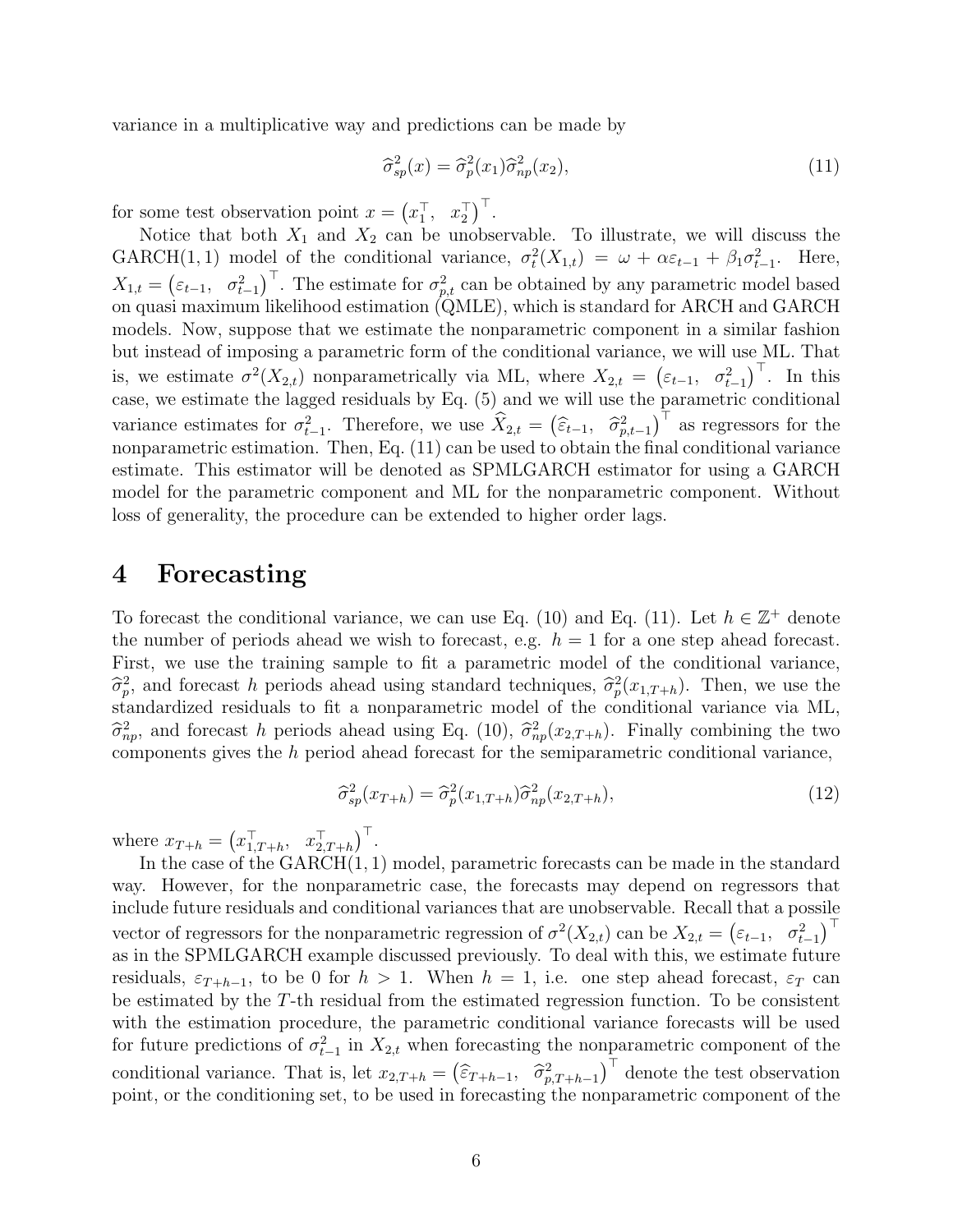conditional variance in Eq. [\(12\).](#page-5-2)

## <span id="page-6-0"></span>5 Simulation

This section evaluates the semiparametric ML estimator in a simulation setting. The data generating process will come from GJR's model of conditional variance, which takes the leverage effect into consideration, see [Glosten et al.](#page-12-3) [\(1993\)](#page-12-3). Consider the following data generating process (DGP):

<span id="page-6-3"></span>
$$
y_t = \varepsilon_t
$$
  
\n
$$
\sigma_t^2 = \omega + \alpha_1 \varepsilon_{t-1}^2 + \beta_1 \sigma_{t-1}^2 + \gamma_1 \varepsilon_{t-1}^2 \mathbf{1}(\varepsilon_{t-1} \le 0)
$$
\n(13)

where we assume that the mean function  $\alpha_t = 0$ ,  $\omega = 0.03$ ,  $\alpha_1 = 0.5$ ,  $\beta_1 = 0.4$ , and  $\gamma_1 = 0.03$ . We also assume that  $\varepsilon_t = \sigma_t \nu_t$ , where  $\nu_t \stackrel{i.i.d.}{\sim} N(0,1)$ ,  $\mathbb{E}[\varepsilon_t|\mathcal{F}_{t-1}] = 0$ , and  $\mathbb{E}[\varepsilon_t^2|\mathcal{F}_{t-1}] = \sigma_t^2$ . The leverage effect comes from the indicator function,  $\mathbf{1}(\cdot)$ , which makes the effect of negative shocks different; a positive shock is captured by  $\alpha_1$  and a negative shock is captured by  $\alpha_1 + \gamma_1$ . The simulated data and GARCH models are estimated by the R package rugarch from [Ghalanos](#page-12-8)  $(2020)^1$  $(2020)^1$  $(2020)^1$ .

We evaluate four models: ARCH(1), see [Engle](#page-12-1) [\(1982\)](#page-12-1), denoted by ARCH, GARCH(1, 1), see [Bollerslev](#page-12-2) [\(1986\)](#page-12-2), denoted by GARCH, and their semiparametric ML counterparts, denoted by SPMLARCH and SPMLGARCH, where ARCH and GARCH models are estimated in the first stage. For the second stage in SPMLARCH, we let  $X_{2,t} = \varepsilon_{t-1}$  and in SPML-GARCH, we let  $X_{2,t} = (\varepsilon_{t-1}, \hat{\sigma}_{p,t-1}^2)^\top$ , where  $\hat{\sigma}_{p,t-1}^2$  is the fitted parametric conditional<br>vertiance estimates in the first stage. To avoid the starting out effect, we discard the first variance estimates in the first stage. To avoid the starting-out effect, we discard the first 500 observations and use a sample size of  $n = 200$ . The number of replications is  $M = 200$ . To evalaute these four models, we will use the mean squared error (MSE) criteria.

<span id="page-6-2"></span>
$$
MSE = \frac{1}{M} \sum_{m=1}^{M} \frac{1}{n-1} \sum_{t=2}^{n} \left(\hat{\sigma}_{t,m}^{2} - \sigma_{t}^{2}\right)^{2},\tag{14}
$$

where  $\hat{\sigma}_{t,m}^2$  is the estimated conditional variance at time t for replication m and  $\sigma_t^2$  is the true conditional variance at time t. The lewest MSE suggests the best model true condtional variance at time  $t$ . The lowest MSE suggests the best model.

[Table 1](#page-7-1) displays the MSE's for each of the four estimators considered. For this DGP, both the parametric and the semiparametric ARCH models perform the worst. Although the parametric GARCH model performs adequately well, SPMLGARCH improves upon the parametric GARCH and outperforms all other models in terms of MSE. Since the ARCH models only considers lagged values of the residuals, these models fail to pick up the importance of the GARCH effects in the true conditional variance. The SPMLARCH model actually is the least preferred and shows that the nonparametric estimation stage may not help if GARCH effects are not considered when these effects are actually present. Regardless, the SPMLGARCH model, where GARCH effects are considered in both the parametric and

<span id="page-6-1"></span><sup>&</sup>lt;sup>1</sup>All other packages used include [Wickham et al.](#page-13-3) [\(2021\)](#page-13-3), [Hyndman et al.](#page-13-4) [\(2020\)](#page-13-4), [Warnes et al.](#page-13-5) [\(2017\)](#page-13-5), [Borchers](#page-12-9) [\(2021\)](#page-12-9), and [Zeileis and Grothendieck](#page-13-6) [\(2005\)](#page-13-6).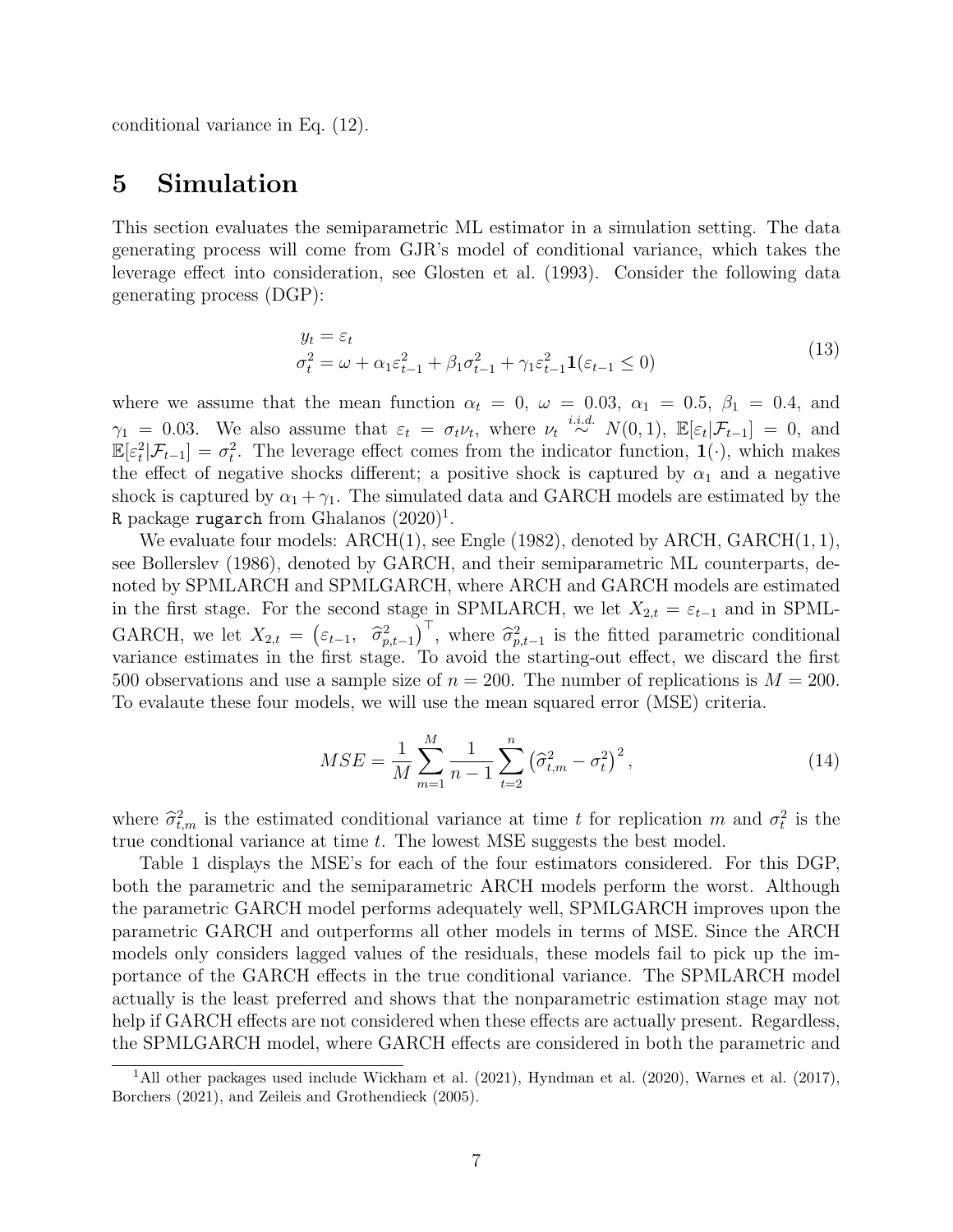<span id="page-7-1"></span>nonparametric estimation stages, is deemed the most appropriate model in this scenario, which has the lowest MSE compared to the parametric GARCH model as well as compared to the others.

| ARCH   | GARCH  |        | SPMLARCH SPMLGARCH |
|--------|--------|--------|--------------------|
| 0.2294 | 0.0317 | 0.3768 | 0.0209             |

MSE's of Estimators for Conditional Variance

Table 1: The table shows MSE's calculated by Eq. [\(14\)](#page-6-2) for the ARCH, GARCH, SPM-LARCH, and SPMLGARCH models under the DGP specified in Eq. [\(13\).](#page-6-3) The sample size for each estimation is  $n = 200$  and the number of replications is  $M = 200$ .

### <span id="page-7-0"></span>6 Application

In this section, we fit the semiparametric ML model to real data, obtained from Federal Reserve Economic Data (FRED).<sup>[2](#page-7-2)</sup> The data contain S&P 500 daily returns from August 5, 2016 to August 5, 2021 (1305 observations). Missing oversations due to non-trading days are imputed as means of the previous and following daily returns. We allow for the mean component  $\alpha_t$  to be an ARMA process. For the conditional variance, we evaluate four models ARCH, GARCH, SPMLARCH, and SPMLGARCH. That is, in the first-stage parametric estimation, we estimate  $\alpha_t$  by an ARMA model, and estimate the parametric conditional variance models  $\text{ARCH}(1)$  and  $\text{GARCH}(1, 1)$  by using the Gaussian QMLE method. In the second-stage nonparametric modeling, we estimate  $\sigma_{np,t}^2$  by using the conditioning set  $\varepsilon_{t-1}$  for SPMLARCH and  $(\varepsilon_{t-1}, \sigma_{t-1}^2)^\top$  for SPMLGARCH. To evaluate out of sample predictions, we split the full sample into a training data set where  $t = 1, \ldots, 925$  and the testing data set where  $t = 926, \ldots, 1305$ . The data are split in this way so that the volatility can be forecasted for a time period in which there is high volatility. The date  $t = 925$  corresponds to Febuary 20, 2020, which is right when COVID-19 started to have a huge impact on the U.S. as well as its financial markets. A rolling window scheme with the window size of  $T = 925$  is used for one and five steps ahead forecasts.

It is common practice to study the impact of the innovation,  $\varepsilon_t$  on the current conditional variance, holding all other factors fixed, which is known as the news impact curve, see [Engle](#page-12-10) [and Ng](#page-12-10) [\(1993\)](#page-12-10). Due to the nature of ARCH and GARCH models, these parametric models often have symmetric news impact curves where both negative and positive shocks in absolute value have the same effect on the conditional variance, which is uncommon in financial data. The goal of estimating the nonparametric component is to pick up the asymmetry, and other nonlinearities, in the data. To see this, we can plot the nonparametric component of the conditional variance evalauted across different values of  $\varepsilon_t$ . In the extreme case where the parametric model is correctly specified, the nonparametric component will be a constant and the curve will be a horizontal line at one.

<span id="page-7-2"></span><sup>&</sup>lt;sup>2</sup>The data can be obtained from [https://fred.stlouisfed.org/series/SP500#.](https://fred.stlouisfed.org/series/SP500)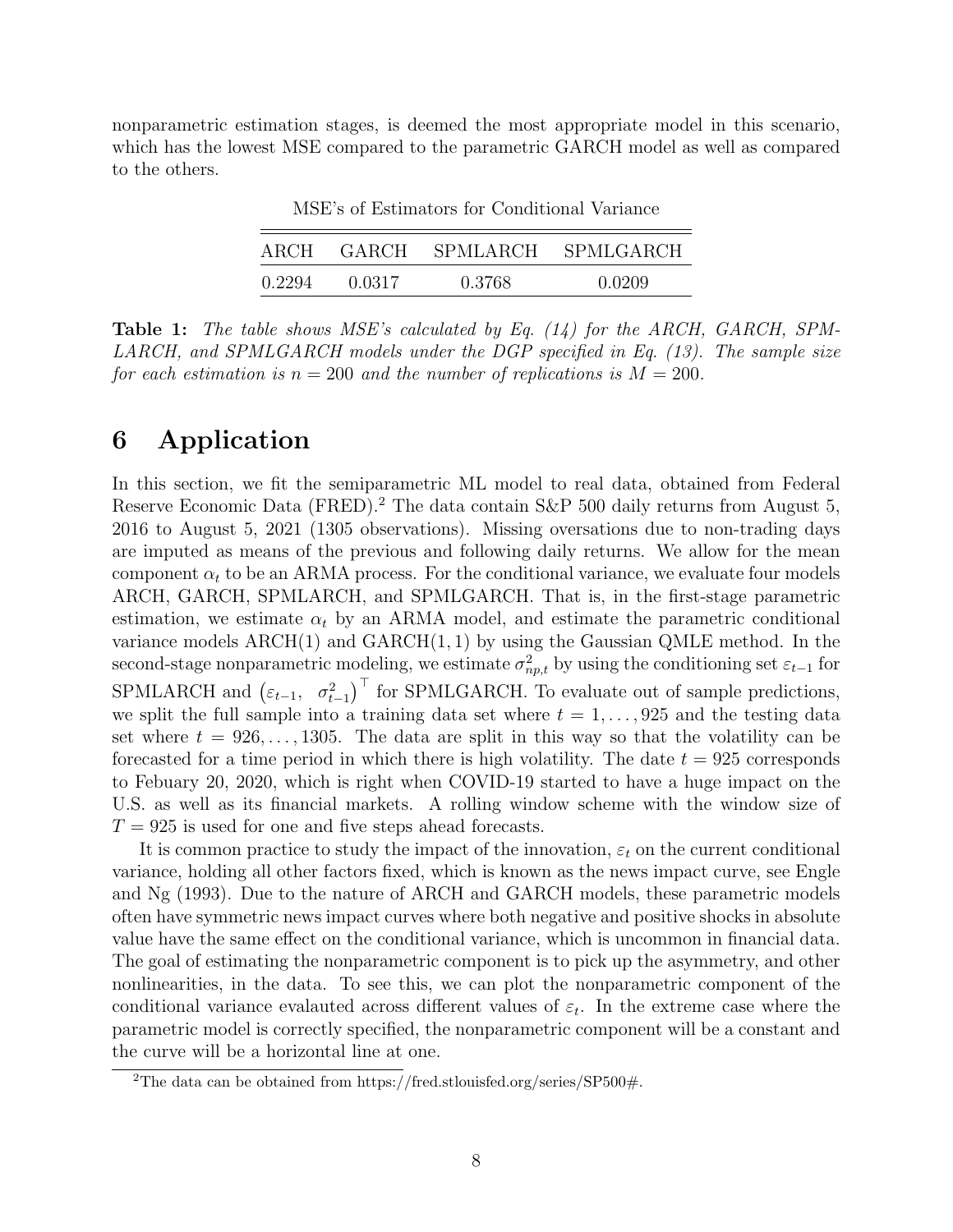<span id="page-8-0"></span>

Figure 1: The left two plots show the news impact curves in black and second-stage nonlinearities in red for  $S\mathcal{B}P$  500 daily returns. The right two plots show the conditional variance estimates for SPMLGARCH and SPMLGARCH.

Using the training data set from  $t = 1, \ldots, 925$ , the estimated news impact curve and second-stage nonlinearities are shown in the left two plots of [Figure 1.](#page-8-0) Since the GARCH model has two variables in the conditioning set  $(\varepsilon_{t-1}, \sigma_{t-1}^2)^\top$ , we evaluate the curves at 100 evenly spaced points from -3 to 3 for  $\varepsilon_{t-1}$  while holding  $\sigma_{t-1}^2 = \bar{\sigma}_{p}^2$  fixed at the mean of the estimated lagged parametric conditional variances. For the ARCH model, the conditioning set only contains one variable,  $\varepsilon_{t-1}$ , where we evaluate the ARCH model at 100 evenly spaced points from -3 to 3. As expected, the news impact curve for both the ARCH and GARCH models seem to be symmetric. However, the nonparametric curve is not constant at one and in fact is somewhat downwards sloping. This implies that the nonparamtric component is able to detect the nonlinearity in the data and shows the leverage effect is present in this data, which is common in various financial data.

The right two plots of [Figure 1](#page-8-0) show the conditional variance estimates for innovations spanning -3 to 3, holding other factors fixed. Visually, these plots are found by multiplying the nonparametric component and the news impact curve in the left two plots. Using [Eq](#page-5-1). [\(11\),](#page-5-1) the final conditional variance estimates do in fact show an asymmetry effect where negative shocks appear to correspond with higher conditional variances and positive shocks appear to correspond with lower conditional variances. In addition, we also estimate the semiparametric conditional variance on the entire sample uing all 1305 observations, where the news impact curves are also symmetric, the nonparametric components are all downwards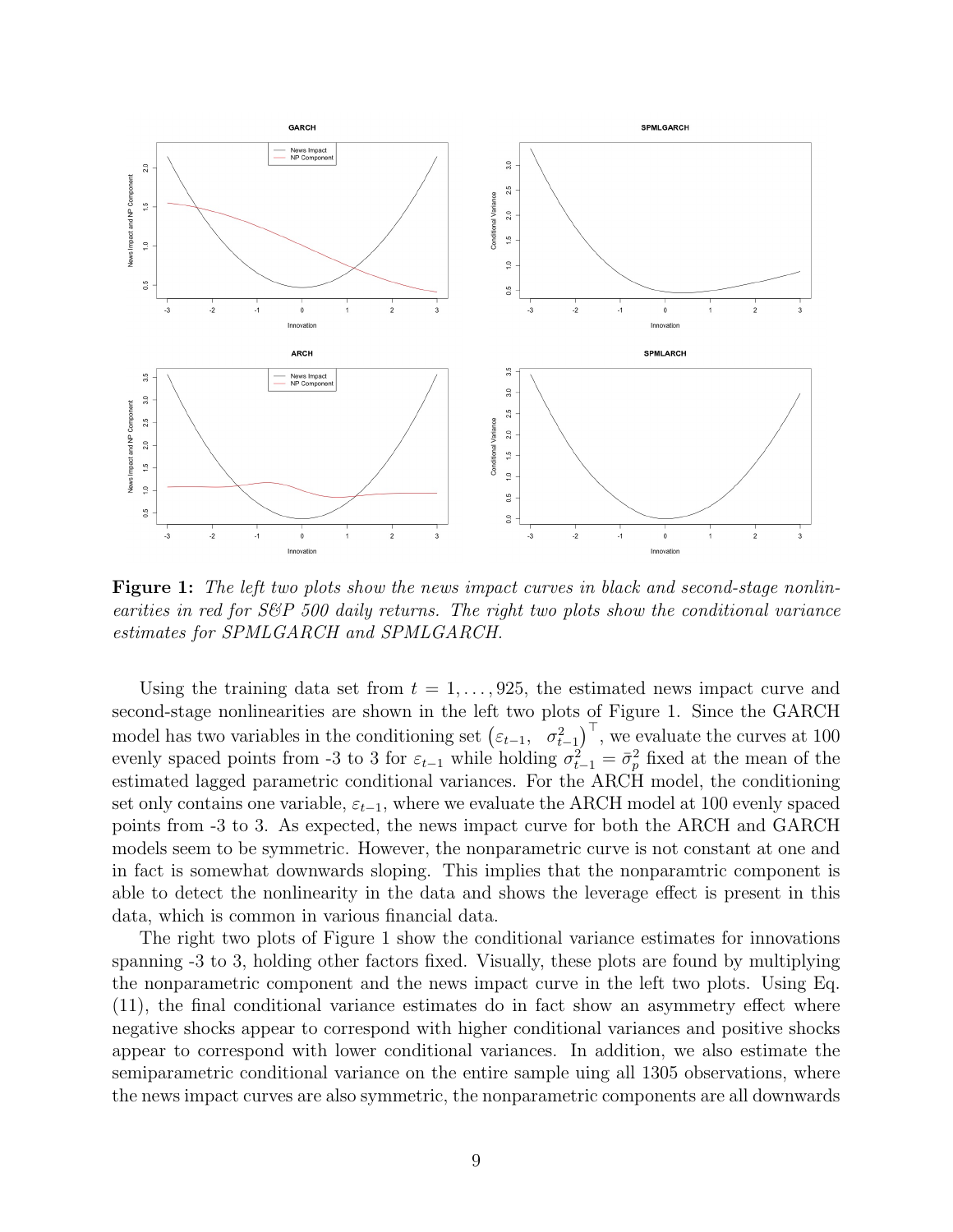<span id="page-9-1"></span>

|            | $\omega_1$ | $\alpha_1$ | $\beta_1$ | $ \% \Delta $ due to NP |
|------------|------------|------------|-----------|-------------------------|
| GARCH(1,1) | 0.0382     | 0.1864     | 0.7481    | 12.06                   |
|            | (0.0076)   | (0.0328)   | (0.0352)  |                         |
| ARCH(1)    | 0.3725     | 0.3554     |           | 9.02                    |
|            | (0.0229)   | (0.0611)   |           |                         |
| GARCH(1,1) | 0.0407     | 0.2779     | 0.7032    | 15.8                    |
| (FULL)     | (0.0069)   | (0.0354)   | (0.0284)  |                         |
| ARCH(1)    | 0.4986     | 0.7443     |           | 27.53                   |
| (FULL)     | (0.0296)   | (0.0822)   |           |                         |

Estimated Parameters in the First Stage Estimation and Absolute Percentage Change in the Variance

**Table 2:** The table reports coefficients of the ARCH(1) and  $GARCH(1, 1)$  models with standard errors in parantheses. The results from the top panel are based on estimates obtained from the training data set,  $t = 1, \ldots, 925$ , whereas the results from the bottom panel are based on estimates obtained from the entire data set  $t = 1, \ldots, 1305$ .  $\omega_1$  is the intercept of the conditional variance,  $\alpha_1$  is the coefficient of the ARCH term, and  $\beta_1$  is the coefficient of the GARCH term. The last column contains the estimates of the mean absolute percentage change of the conditional variance due to the nonparametric component, calculated by [Eq](#page-9-0).  $(15).$ 

sloping, and the final semiparametric conditional variance estimates all exhibit the existence of the leverage effect. On the other hand, if a parametric model is estimated, the model would fail to pick up the inherent leverage effect present in the data.

To investigate the first stage estimation step, [Table 2](#page-9-1) reports the coefficients and standard errors of the  $\text{ARCH}(1)$  and  $\text{GARCH}(1,1)$  models. We have estimated these models based on the training data set as well as the full data set and the results are similar. A key takeaway from this table is that the coefficient the GARCH term is around 0.7 and is statistically significant at the 5% level in both sample sizes, indicating that there is a GARCH effect present in the data. In addition, all ARCH effects are siginicant at the 5% level.

Now, to have a better understanding of how estimating the nonparametric component can help estimate the conditional variance, we evaluate the mean absolute percentage change in the semiparametric conditional variance due to the nonparametric component by the following

<span id="page-9-0"></span>
$$
|\% \Delta_{np}| = \frac{1}{T-1} \sum_{t=2}^{T} \left| \frac{\hat{\sigma}_{\text{sp},t}^2 - \hat{\sigma}_{\text{p},t}^2}{\hat{\sigma}_{\text{p},t}^2} \right| \times 100 = \frac{1}{T-1} \sum_{t=2}^{T} \left| \hat{\sigma}_{\text{np},t}^2 - 1 \right| \times 100. \tag{15}
$$

The idea here is to see what percentage change is present of the semiparamtric estimate relative to the parametric estimate, and using the identity in Eq. [\(4\),](#page-3-2) this percentage change can be thought of as the amount that we need to adjust the parametric component by. The absolute percentage change is used to take into consideration that the nonparametric component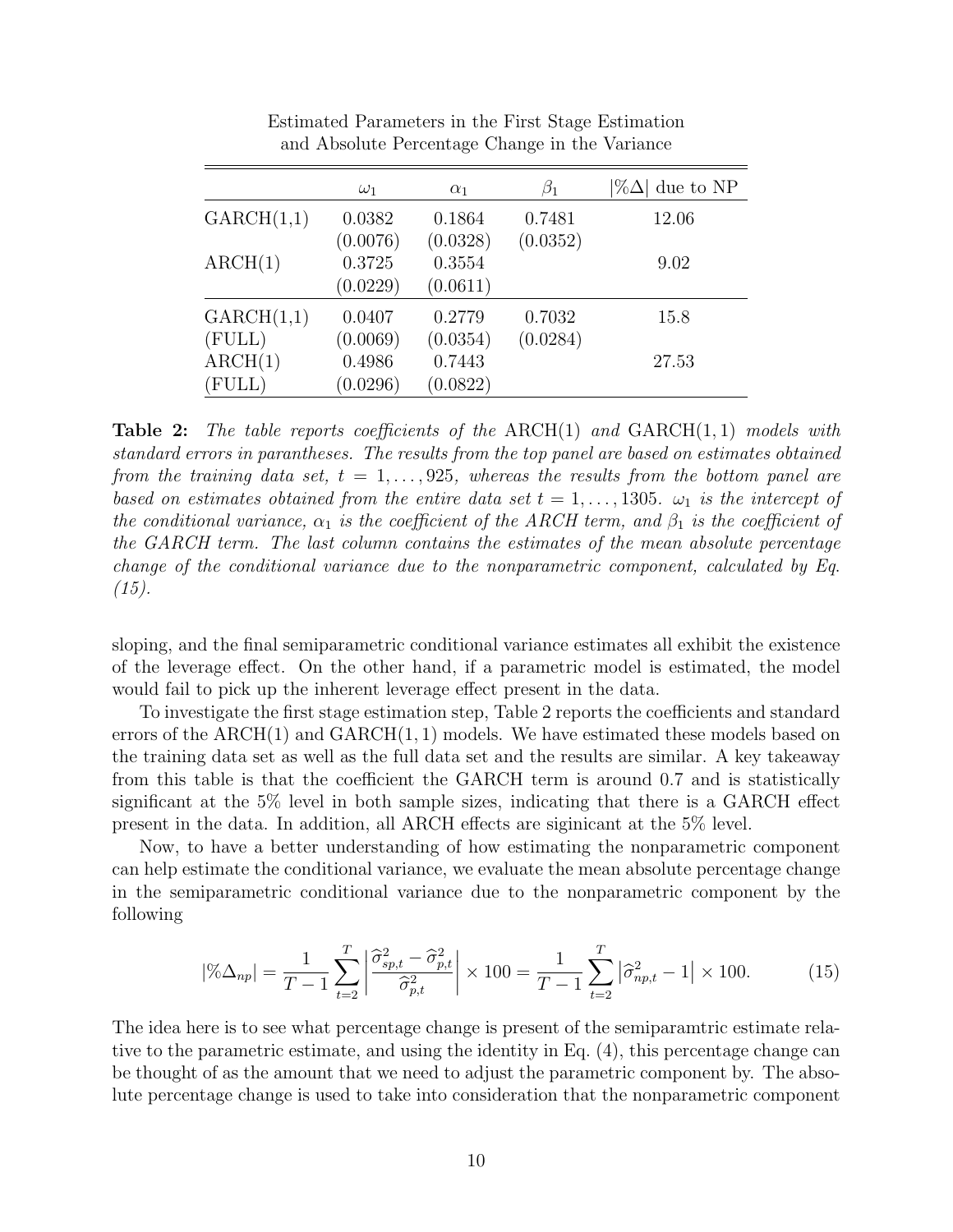<span id="page-10-0"></span>

Figure 2: The left plot shows the one step ahead GARCH and SPMLGARCH forecasts and the right plot shows the one step ahead ARCH and SPMLARCH forecats. The forecast period is from  $t = 926, \ldots, 1305$ , or Febuary 21, 2021 to August 5, 2021. The vertical black dashed line indicates the start of the forecasting period. The red and blue curves indicate the semiparametric and parametric models respectively. The solid curves represent fitted values of the conditional variance based on the training data set and the dashed curves denote the forecasts based on the validation data set. The forecasts were calcuated using a rolling window scheme of window size 925.

may in fact increase or decrease the parametric conditional variance. These mean percentage changes are reported in the last column of [Table 2.](#page-9-1) For example, the  $GARCH(1, 1)$  model of the conditional variance, under the sample using  $t = 1, \ldots, 925$  observations, is on average changed by 12% via the multiplicative adjustment from the nonparametric component. The ARCH(1) model is on average affected by a 9% change. And in the full sample these estimates are even larger, indicating that the estimation of the nonparametric component is vital in picking up nonlinearities or other signals from the conditional variance that the parametric models failed to pick up. Lastly, the estimate for the ARCH(1) model is the largest at around 28%. A possible explanation is that, under the full sample, which includes the highly volatile time period due to COVID-19, the parametric ARCH model may fail to pick up the these highly volatile peaks in the data, so the nonparametric part may have to uncover more of the signal from the data, and as a result the parametric component may change drastically.

Now, to evaluate forecasts, the validation set is used with a rolling window scheme. A window width of 925 observations is used to re-estimate a model and to forecast  $h = 1$  and  $h = 5$  periods ahead. First, we train a model, both parametric and nonparametric components, from the first 925 observations and forecast h periods ahead. For the nonparametric component, the hyperparameters,  $\gamma$  and  $\lambda$ , are found via leave one out cross validation (LOOCV). Then, we roll the window h periods forward and re-estimate the parametric component using the new data set. For the nonparametric component,  $\hat{\mathbf{c}}$  is re-estimated using the new data, however, instead of performing cross validation repeatedely to estimate the hyperparameters,  $\gamma$  and  $\lambda$ , these hyperparameters will be the ones found in the original sample using  $t = 1, \ldots, 925$  observations, i.e. observations in the first window.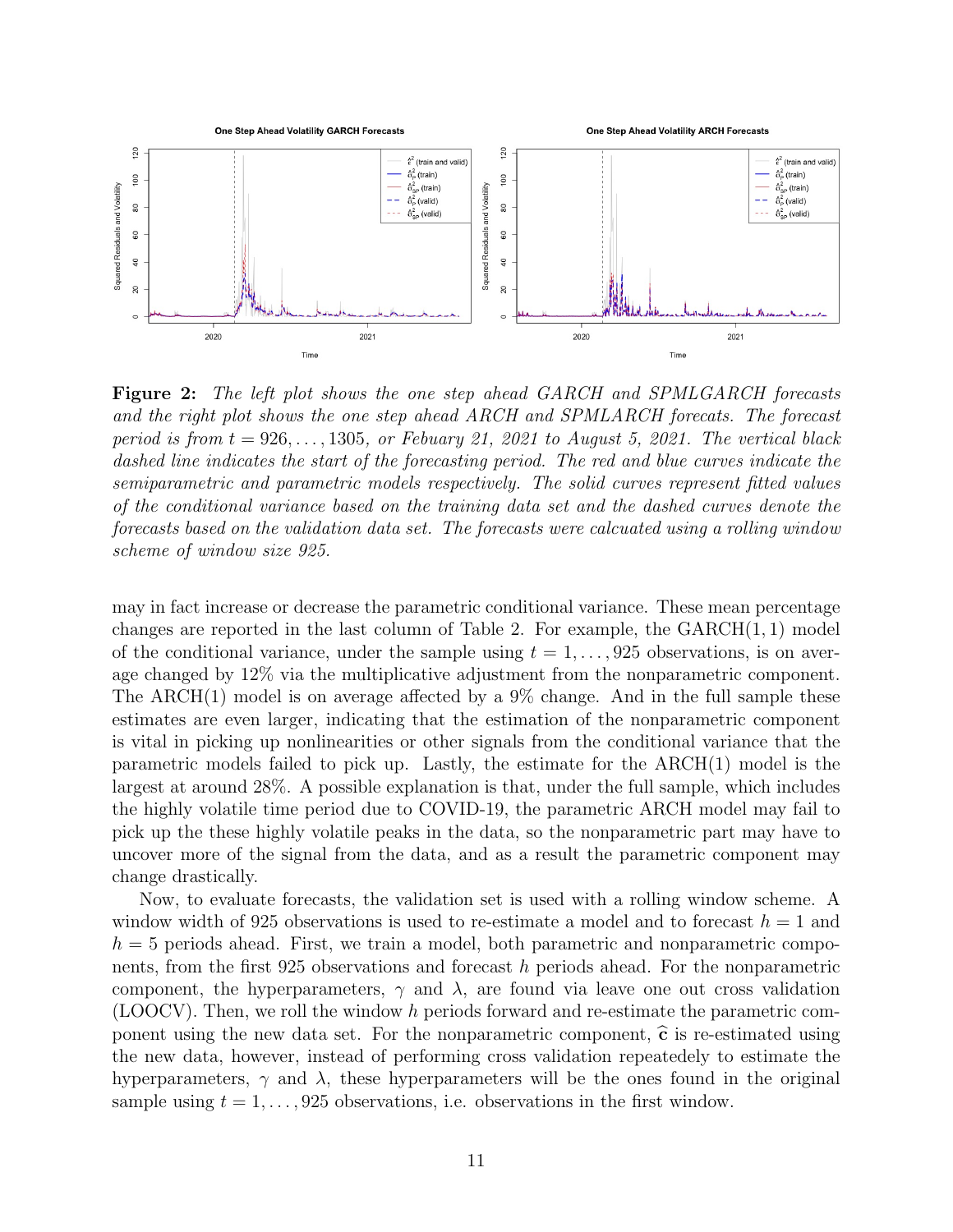The one step ahead,  $h = 1$ , forecasts are plotted in [Figure 2.](#page-10-0) The left plot contains the GARCH and SPMLGARCH forecasts and the right plot contains the ARCH and SPM-LARCH forecasts. Note that the last 506 observations are plotted to save space in the figures but the rolling window procedure uses the entire sample of 1305 observations. Since the true conditional variance is unknown we will use the squared residuals as a proxy. In order to do so, we estimate a parametric model, e.g. ARMA process, of the mean and obtain the residuals for the entire sample using Eq. [\(5\)](#page-3-1) and square them as an estimate of the conditional variance. This will be used for reference when comparing the conditional variance estimates obtained from the four models.

As we can see from the data, the conditional variance is very high during March of 2020, depicted by the grey curves indicating the squared residuals. The red and blue curves indicate the semiparametric and parametric estimates of the conditional variance. All four models appear to pick up the peaks of the conditional variances especially around March of 2020, the most volatile period of the series. However, looking closely at the figures, both SPMLGARCH and SPMLARCH pick up more of the volatility peaks around this time, indicating that the semiparametric ML models may be better suited for forecasting S&P 500 returns.

As mentioned previously, the true conditional variance is unknown, and as a proxy we will use the squared residuals estimated from an ARMA process of the entire sample. For this data set, we found  $\alpha_t$  to follow an MA(2), under the full sample. To assess forecasting ability, we will use the root mean squared forecast error (RMSFE) as

RMSFE = 
$$
\sqrt{\frac{1}{T'}\sum_{t=1}^{T'}(\hat{\sigma}_t^2 - \hat{\varepsilon}_t^2)^2}
$$
 (16)

where  $\hat{\epsilon}_t$  are the estimated residuals under the full sample. [Table 3](#page-11-0) reports the RMSFE's of the one and five steps ahead forecasts. For both  $h = 1$  and  $h = 5$ , SPMLGARCH outperforms all other models in terms of having the lowest MSFE. In addition both the parametric and semiparametric GARCH models outperform the ARCH models, implying that GARCH effects may be present in the data, as we have seen from [Table 2.](#page-9-1) In both ARCH and GARCH cases, the semiparametric counterparts perform better than the parametric ones. Overall, SPMLGARCH appears to be the best model for forecasting S&P 500 daily returns.

RMSFE's of Estimators for Forecasting Conditional Variance

<span id="page-11-0"></span>

|                  | <b>SPMLGARCH</b> | GARCH  | SPMLARCH | ARCH    |
|------------------|------------------|--------|----------|---------|
| One Step Ahead   | 8.5628           | 8.7587 | 9.6357   | 9.6594  |
| Five Steps Ahead | 8.9648           | 9.0916 | 10.0129  | 10.0471 |

**Table 3:** The table reports RMSFE's for  $h = 1$  and  $h = 5$  steps ahead forecasts and for the following estimators: SPMLGARCH, SPMLARCH, GARCH, and ARCH.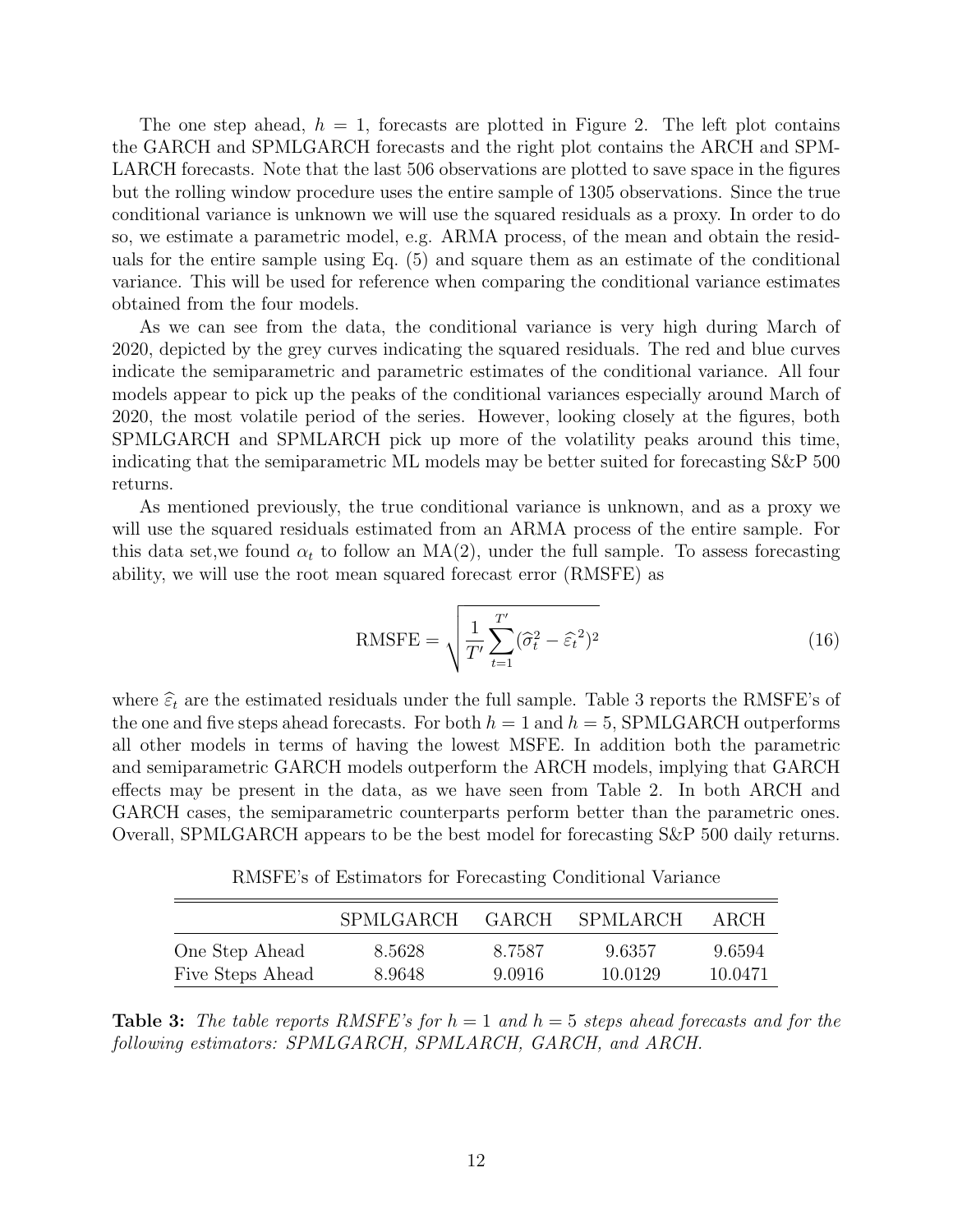## <span id="page-12-7"></span>7 Conclusion

This paper proposes a semiparametric estimator for the conditional variance of a stochastic series. The estimator combines a parametric component and a nonparaemtric component via ML in a multiplicative way. The estimator is able to pick up asymmetric effects even when the parametric component can not. The ability to find asymmetric effects is directly due to the nonparametric ML estimation stage, where nonlinearities can be estimated via a kernel based machine learning algorithm. A metric is also created to show the importance of the nonparametric component by providing on average how much the parametric component is changed by. We show that the semiparametric estimator performs better in simulations, and in the empirical application, the proposed estimator is superior to the other considered models and is able to forecast future volatility given a conditioning set.

### References

- <span id="page-12-9"></span>Borchers, H. W., pracma: Practical Numerical Math Functions. 2021, R package version 2.3.3.
- <span id="page-12-2"></span>Bollerslev, T. Generalized Autoregressive Conditional Heteroskedasticity. J. Econom. 1986, 307–327.
- <span id="page-12-6"></span>De Brebanter, K., De Brebanter, J., Suykens, J. A. K., De Moor, B. Approximate Confidence and Prediction Intervals for Least Squares Support Vector Regression. IEEE Trans. Neural Netw. Learn. Syst. **2011** 22(1), 110-120.
- <span id="page-12-4"></span>Ding, Z., Granger, C. W. J., Engle, R. F. A Long Memory Property of Stock Market Returns and a New Model. J. Empir. Finance. 1993, 1(1), 83–106.
- <span id="page-12-1"></span>Engle, R. F. Autoregressive Conditional Heteroskedasticity With Estimates of the Variance of UK Inflation. Econometrica. 1982, 987–1008.
- <span id="page-12-10"></span>Engle, R. F., and Ng, V. K. Measuring and Testing the Impact of News on Volatility. J. Finance. 1993, 1749–1778.
- <span id="page-12-8"></span>Ghalanos, A. rugarch: Univariate GARCH models. 2020, R package version 1.4-4.
- <span id="page-12-5"></span>Glad, I. Parametrically Guided Non-parametric Regression. *Scand. J. Stat.* 1998, 25, 649– 668.
- <span id="page-12-3"></span>Glosten, L. R., Jagannathan, R., and Runkle, D. On the Relationship Between the Expected Value and the Volatility of the Nominal Excess Return on Stocks. *J. Finance.* 1993, 48, 1779–1801.
- <span id="page-12-0"></span>Hainmueller, J. and Hazlett, C. Kernel Regularized Least Squares: Reducing Misspecification Bias with a Flexible and Interpretable Machine Learning Approach. Polit. Anal. 2014, 22, 143–168.